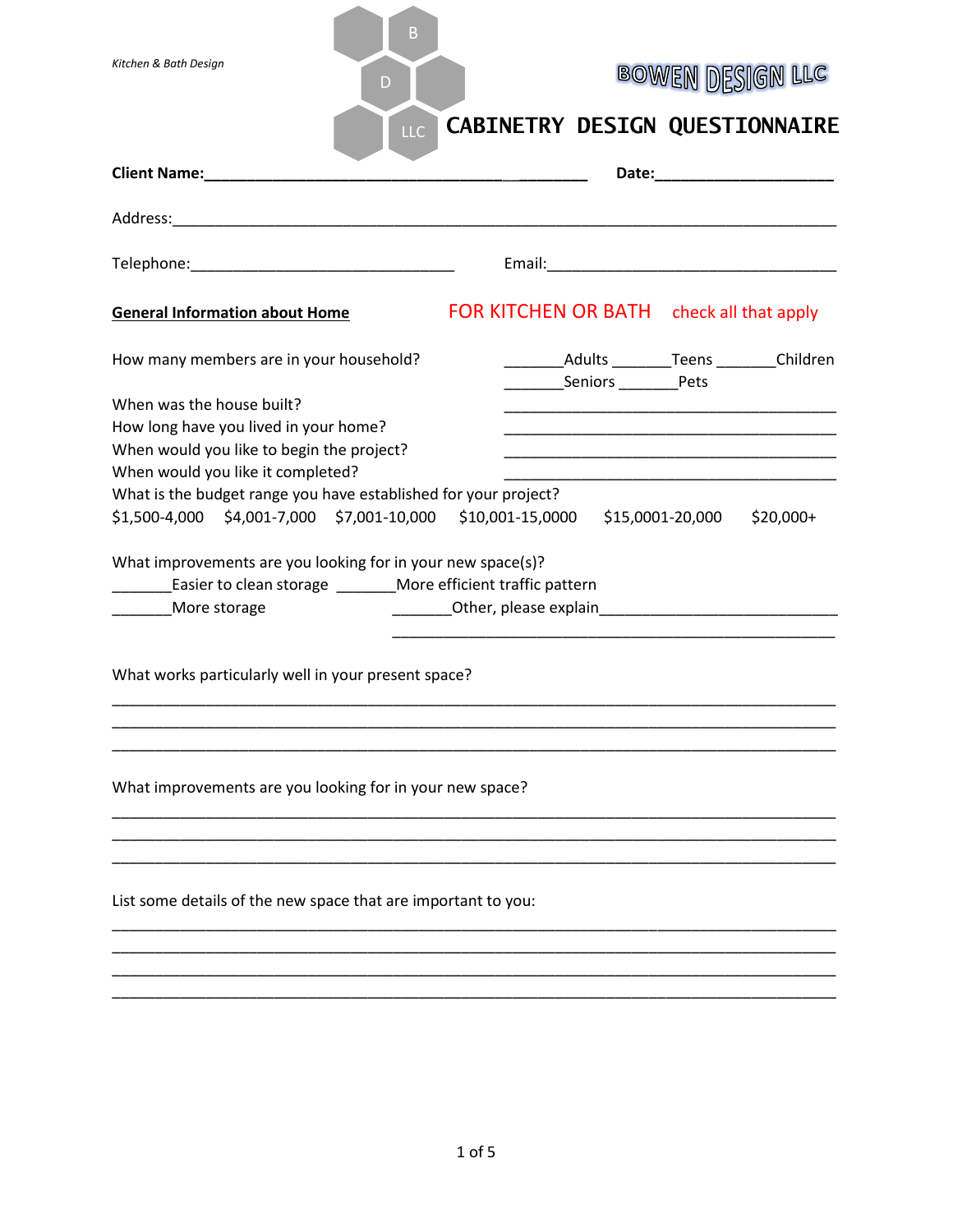### **General Aesthetics**

What type of style would you like in your new space?

- o Classic
- o Country
- o Comfortable
- o Modern
- o Colonial
- o Formal
- o Victorian
- o Farmhouse
- o Rustic
- o Contemporary
- o Transitional
- o Cottage
- o Mediterranean
- o Eclectic

What colors do you like?

#### **Cabinet and Countertop Finishes**

Do you prefer

- o Stained Wood
- o Painted
- o Laminate

Type of wood you like

- o Cherry
- o Maple
- o Ash
- o Oak
- o Hickory

Type of new countertop surface you'd like

- o Quartz
- o Granite
- o Marble
- o Limestone
- o Solid Surface (Corian)

\_\_\_\_\_\_\_\_\_\_\_\_\_\_\_\_

- o Slate
- o Tile
- o Other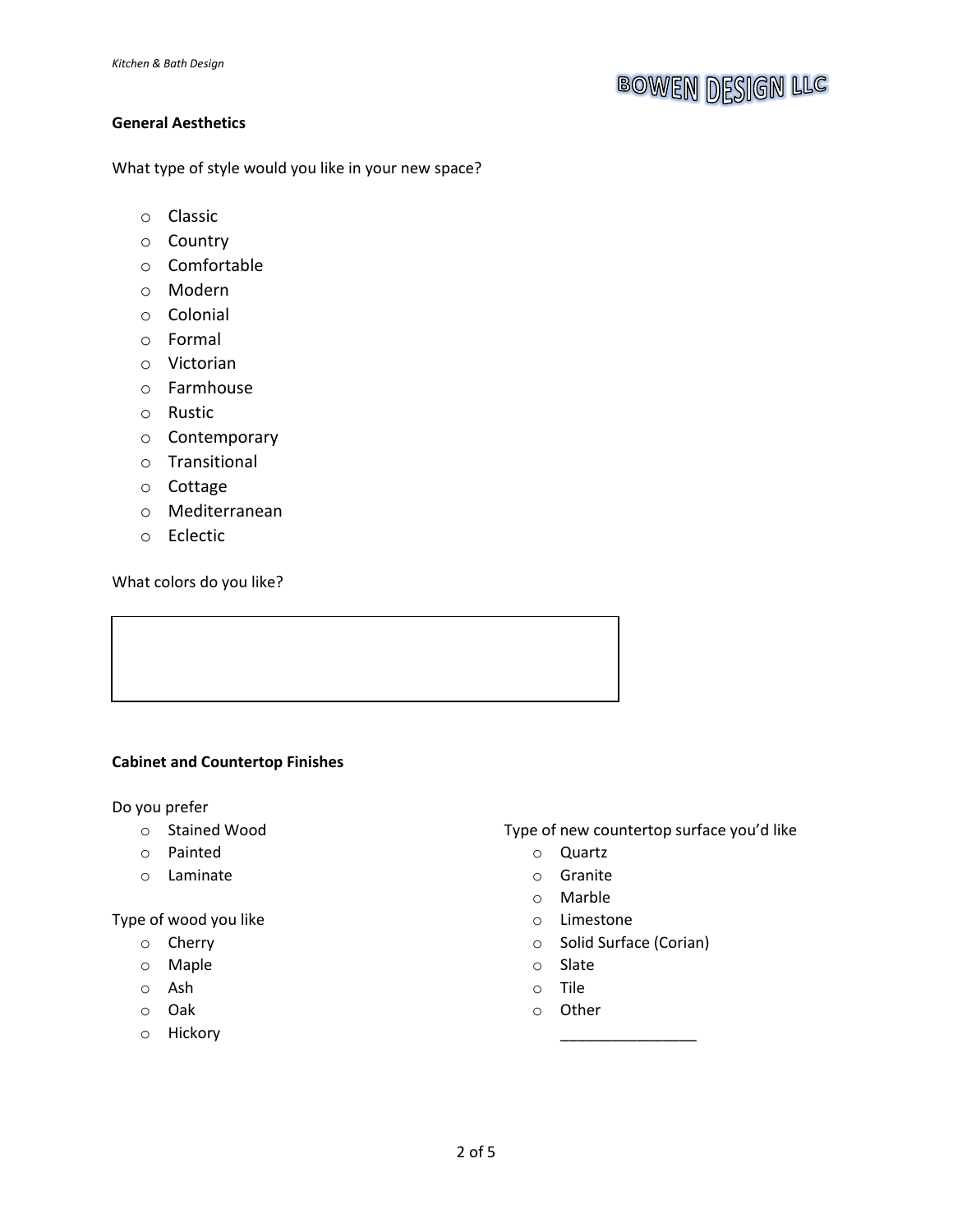#### **Kitchen Features**

#### Circle all that apply

#### Appliances Range Wall oven(s) Cooktop Vent hood Microwave Coffee & espresso maker Refrigerator Freezer Dishwasher Trash compactor Garbage disposal Warming drawer Wine chiller Ice maker Second refrigerator or freezer

#### Cabinetry and storage

Tilt-down sponge tray Spice rack Wine rack Appliance garage Bookshelf for cookbooks Second dishwasher

Breadbox Cutlery dividers Lazy Susan Adjustable shelving Rollout shelves Pull-up mixer shelf

Please tell us more about the placement of your microwave

- o Built-in above counter
- o Built-in above stove
- o Below counter
- o Housed in tall cabinet
- o Portable
- o Other

#### Kitchen Sink

- o Undermount
- o Drop-in
- o Farm sink/apron front
- o Standard 22" by 33"

#### Oven/Cooktop/Range

- o Gas
- o Electric
- o 30" range
- o 36" range
- o 30" cooktop

#### Refrigerator

- $\circ$  30"
- $\circ$  36"
- $\circ$  42"
- o Other
- o Professional cooktop
- o Chimney hood
- o Under-cabinet hood
- o Double wall oven
- o Wall oven/microwave

# **BOWEN DESIGN LLC**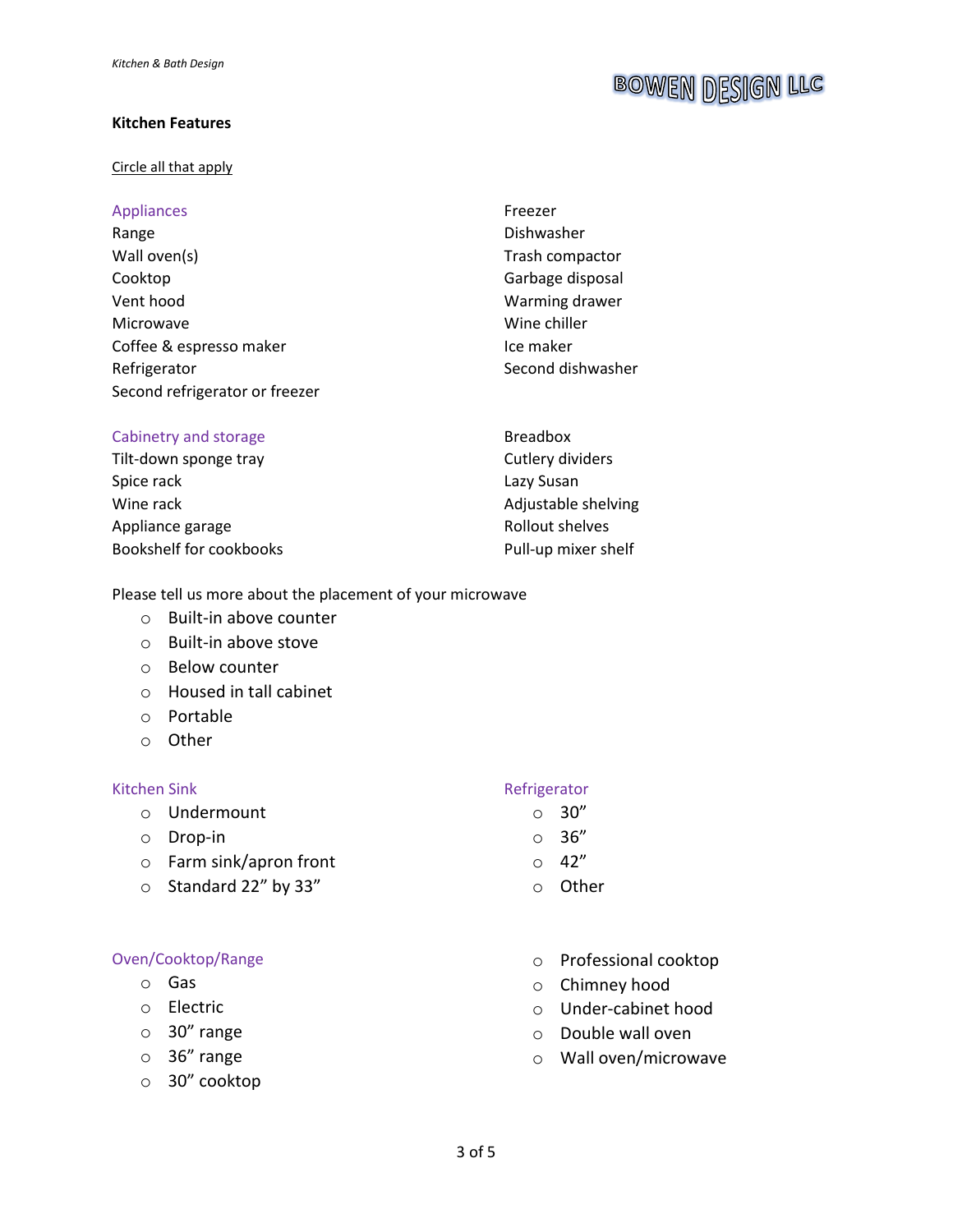## **BOWEN DESIGN LLC**

#### **Bath Features**

How many bathrooms need remolding? \_\_\_\_\_\_

How many powder rooms do you have? \_\_\_\_\_\_\_

What are the primary reasons you want to remodel your bath? \_\_\_\_\_\_\_\_\_\_\_\_\_\_\_\_\_\_\_\_\_\_\_\_\_\_\_\_\_\_\_\_\_

The new bathroom is best described as a

- o Master Bath
- o Main/Children Bath
- o Guest Bath
- o Powder Room

What activities will take place in the bathroom?

- o Bathing
- o Showering
- o Makeup
- o Grooming
- o Dressing
- o Laundry
- o Tanning
- o Whirlpool, Spa
- o Leisure

What is your overall bath decorating theme?

### **CABINETS** K = KITCHEN B = BATH

Check/Circle all that apply

| $\circ$    | Prefer space between cabinets and ceiling           | К | В |
|------------|-----------------------------------------------------|---|---|
| $\circ$    | Prefer cabinets or molding to be flush with ceiling | К | В |
| $\circ$    | Flat panel door                                     | К | B |
| $\circ$    | Raised panel door                                   | К | B |
| $\bigcirc$ | Beaded                                              | К | B |
| $\bigcirc$ | Wood                                                | К | B |
|            | Paint                                               | К | B |
| $\bigcirc$ | Glass doors                                         | К | B |
|            | Crown molding                                       | к | в |
|            |                                                     |   |   |

What is your preferred door/drawer overlay? Not sure Inset Partial Overlay Full Overlay

\_\_\_\_\_\_\_\_\_\_\_\_\_\_\_\_\_\_\_\_\_\_\_\_\_\_\_\_\_\_\_\_\_\_\_\_\_\_\_\_\_\_\_\_\_\_\_\_\_\_\_\_\_\_\_\_\_\_\_\_\_\_\_\_\_\_\_\_\_\_\_\_\_\_\_\_\_\_\_\_\_\_\_\_\_ \_\_\_\_\_\_\_\_\_\_\_\_\_\_\_\_\_\_\_\_\_\_\_\_\_\_\_\_\_\_\_\_\_\_\_\_\_\_\_\_\_\_\_\_\_\_\_\_\_\_\_\_\_\_\_\_\_\_\_\_\_\_\_\_\_\_\_\_\_\_\_\_\_\_\_\_\_\_\_\_\_\_\_\_\_